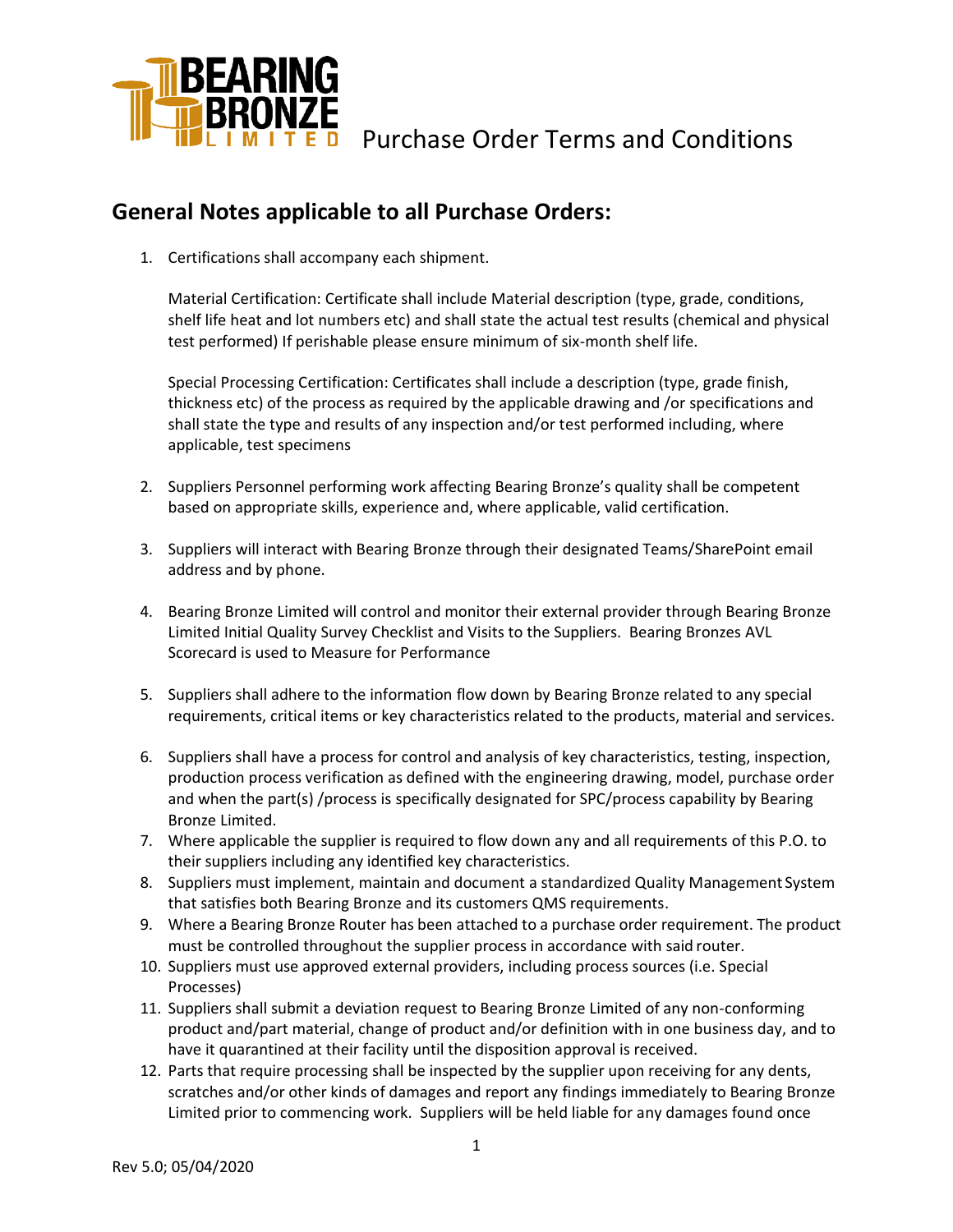

processing has been completed.

- 13. Suppliers are to implement and enforce a Counterfeit Part Prevention and Control Plan designed to preclude, detect, and remove and Counterfeit components/parts from all deliveries to Bearing Bronze Limited.
- 14. Suppliers are required to comply with the Conflict Minerals Rule Act. Material made with Conflict Minerals will never be knowingly purchased and if Suppliers find a non-compliance to the Conflict of Minerals Act, they will inform Bearing Bronze Limited.
- 15. Suppliers must notify Bearing Bronze Limited of any changes in Product, Process and/or changes to the manufacturing facility and when required re-approval requests associated with such changes.
- 16. Bearing Bronze will flow down both applicable requirements and customer requirements to the Supplier and where applicable the Supplier is required to flow down any and all requirements of the Purchase Order to their external providers.
- 17. Suppliers will provide test specimens, inspection/verification and Investigation as requested by Bearing Bronze.
- 18. Records must be maintained for ten years unless otherwise specified on the Purchase order. Suppliers shall provide all records to Bearing Bronze Limited when unable to retain records at their facilities for the specified years and /or prior to destroying them.
- 19. The right of access by Bearing Bronze Limited, Bearing Bronze Limited customers and regulatory authorities to the applicable areas of facilities and to applicable documented information, at any level of the supply chain.
- 20. The Supplier is to ensure persons are aware of their contribution to product or service conformity, their contribution to product safety and the importance of ethical behavior.

# **Secondary Processing General Notes:**

- 1. Please process as per attached router instructions for Secondary Processing. Any questions please contact [Sales@bearingbronze.com. O](mailto:Sales@bearingbronze.com)r call 519 622 7900.
- 2. Please ensure that parts shipped with BBL bagging and tagging intact. Keeping router integrity intact. DWG and P/L are attached please ensure that they are returned with shipment.
- 3. Maintain material traceability throughout the process by material Heat number and/or serial number as identified.
- 4. Certificate of compliance required with each shipment. Please ensure that certification states ranges measured when applicable.
- 5. Pack parts flat in container; do not stack parts on their side.
- 6. Process parts to the latest specification revision level.

## **Customer End User Requirements on Purchase Orders:** Suppliers must work

to the latest revision of quality documents listed below. These documents will be flowed to suppliers upon request.

## **Heroux Devtek:**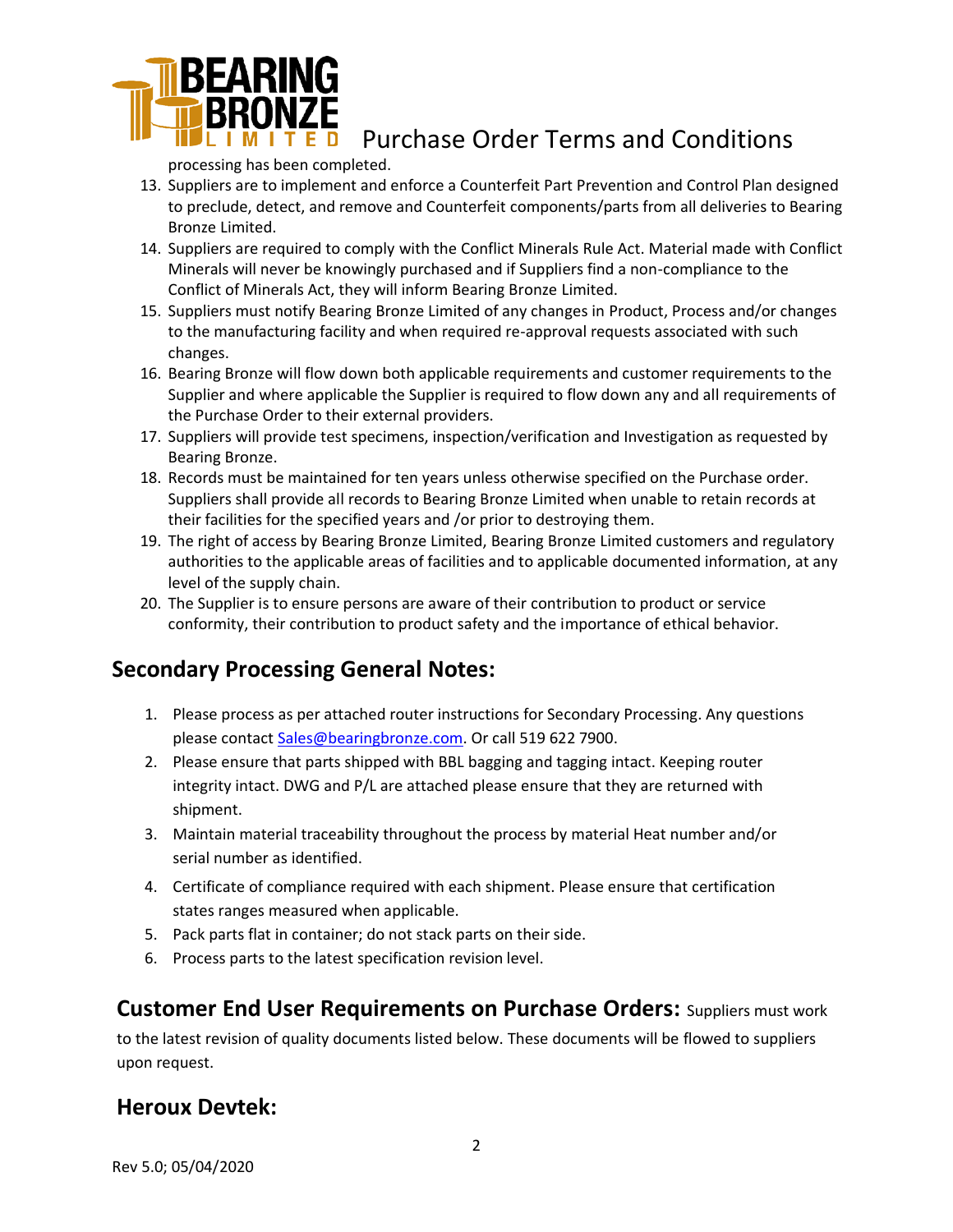

Heroux Devtek Quality Assurance Requirements HPS-010 applies

In addition to Certificate of Conformance requirements suppliers working to D1-4426 Processes shall list the title of the process specification being performed, the date processing occurred, and the processor's Boeing assigned code from D1-4426 listing.

# **Messier Bugatti Dowty:**

Safran Messier-Dowty Process Requirements SCREQ-001 applies

Suppliers shall be listed on Messier Bugatti Dowty DK6000 for the process and specification being performed. Material/Mill suppliers shall be listed on Messier Bugatti Dowty DK6000 for the material and specification being supplied. Note for Messier Bugatti Dowty customer specifications the supplier must maintain the applicable Messier customer approval.

### **UTAS:**

UTAS Documents LS-SBU-A001-SQA and UTAS-SCM-PRO-0003-02 applies

Suppliers shall be listed on UTAS Document 200 for the process and specification being performed.

In addition to Certificate of Conformance requirements suppliers working to D1-4426 Processes shall list the title of the process specification being performed, the date processing occurred, and the processor's Boeing assigned code from D1-4426 listing.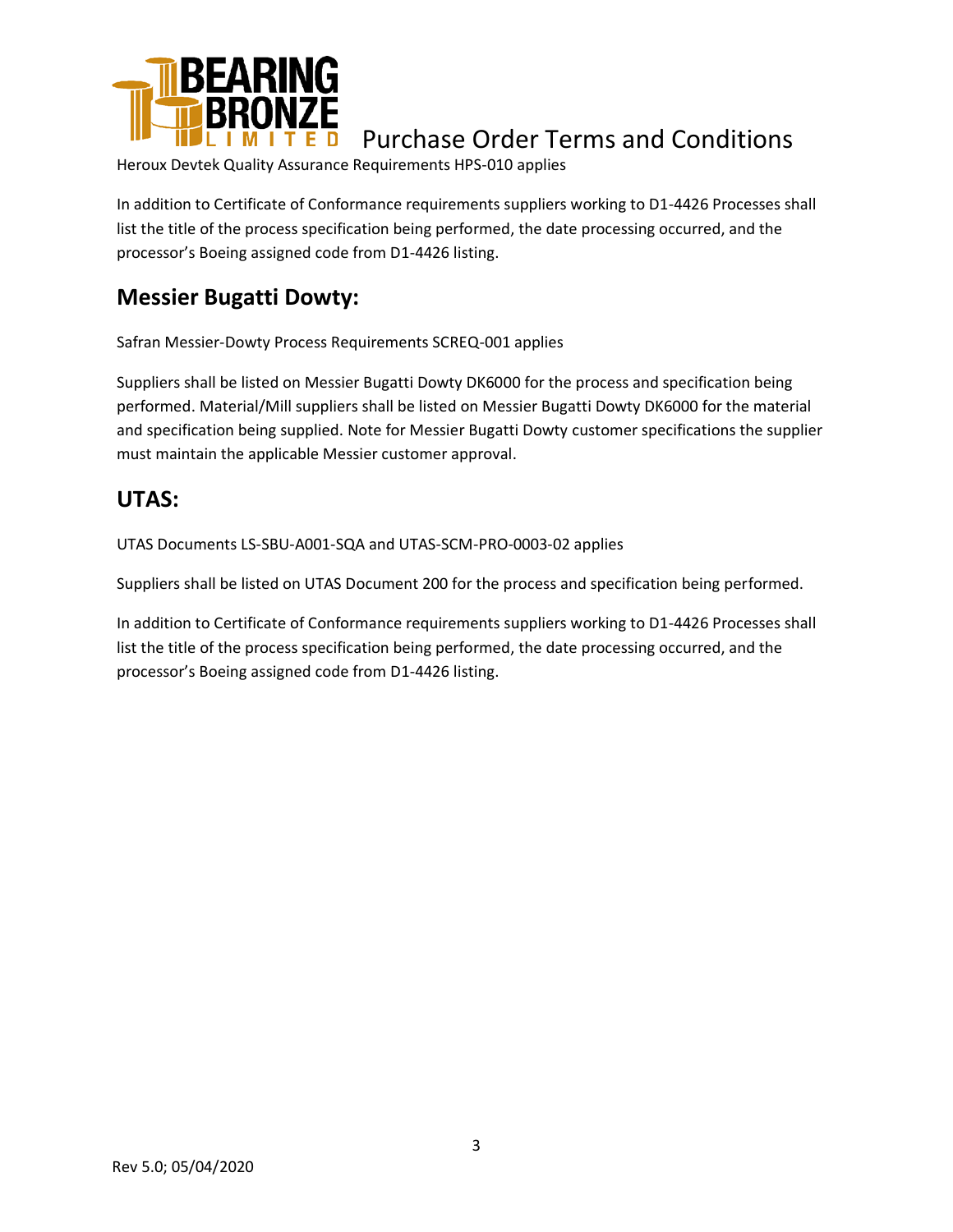

### **EXTRA TERMS AND CONDITIONS:**

These terms will be spelled out as applicable by assigning the corresponding letter to either PO text or Secondary Processing Page as applicable:

A: THIS IS AN ITAR CONTROLLED PART

B: THIS IS A CONTROLLED GOODS REQUIRED PART

C: ALL RECORDS MUST BE KEPT FOR 25 YRS

D: PRIDE APPLICABLE – RECORDS TO BE KEPT FOR LIFE OF PLANE AS DIRECTED IN PRIDE

Revision Level

*Revision History Log*

.

**Summary of Changes Revision**